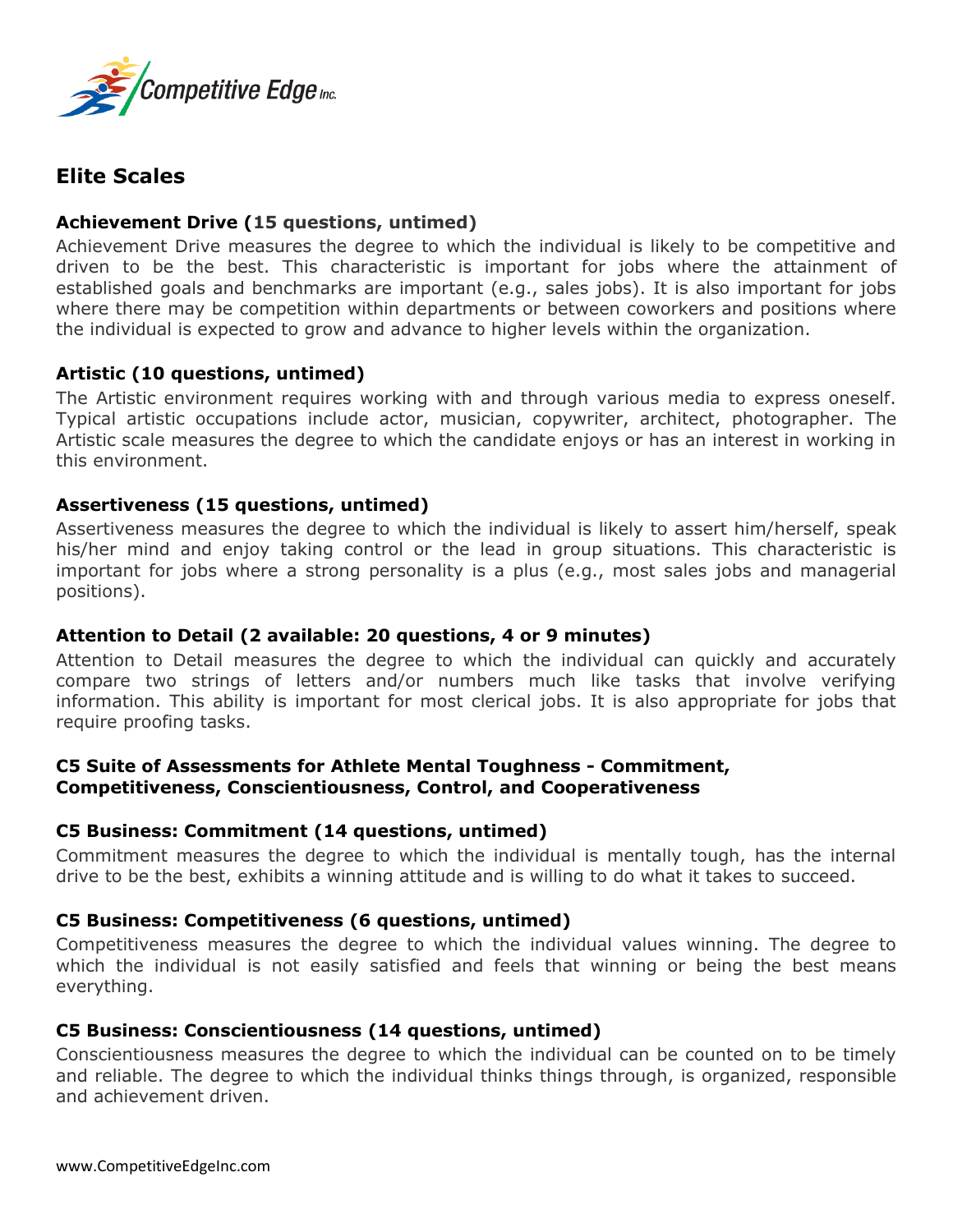

## **C5 Business: Control (5 questions, untimed)**

Control measures the degree to which the individual feels he/she is in control during tough situations, is self-confident and is not afraid of high-pressure situations.

### **C5 Business: Cooperativeness (7 questions, untimed)**

Cooperativeness measures the degree to which the individual is a team player, is willing to sacrifice self for the good of the team, trusts those around him/her and does not engage in conflict with team members or management.

#### **C5: Athlete Commitment (14 questions, untimed)**

Commitment measures the degree to which the athlete pushes him/herself to the absolute limit, is mentally tough, prepares for competition, has the internal drive to be the best, exhibits a winning attitude and is willing to risk it all to win it all.

#### **C5: Athlete Competitiveness (6 questions, untimed)**

Competitiveness measures the degree to which the athlete values winning. The degree to which the athlete is not easily satisfied and feels that winning or being the best means everything.

### **C5: Athlete Conscientiousness (14 questions, untimed)**

Conscientiousness measures the degree to which the athlete can be counted on to attend practices and meetings as scheduled. The degree to which the athlete thinks things through, is organized, responsible and achievement driven.

#### **C5: Athlete Control (5 questions, untimed)**

Control measures the degree to which the athlete feels he/she is in control during tough competitions, is self-confident and is not afraid of high-pressure situations.

#### **C5: Athlete Cooperativeness (7 questions, untimed)**

Cooperativeness measures the degree to which the athlete is a team player, is willing to sacrifice self for the good of the team, trusts those around him/her and does not engage in conflict with team members or coaching staff.

#### **C5: Candidness (5 questions, untimed)**

Candidness measures the degree to which the athlete is likely to be candid and accurate in his/her responses and is therefore not trying to outsmart the test in an effort to present him/herself in a more favorable light.

## **Call Center (Sales) Achievement Drive (10 questions, untimed)**

Achievement Drive measures the degree to which the individual is motivated, has a strong desire to meet his/her sales goals and has a desire to be the best.

## **Call Center (Sales) Assertiveness (10 questions, untimed)**

Assertiveness measures the degree to which the individual can lead a conversation, is able to maintain control of the interaction. Enjoys taking a leadership role.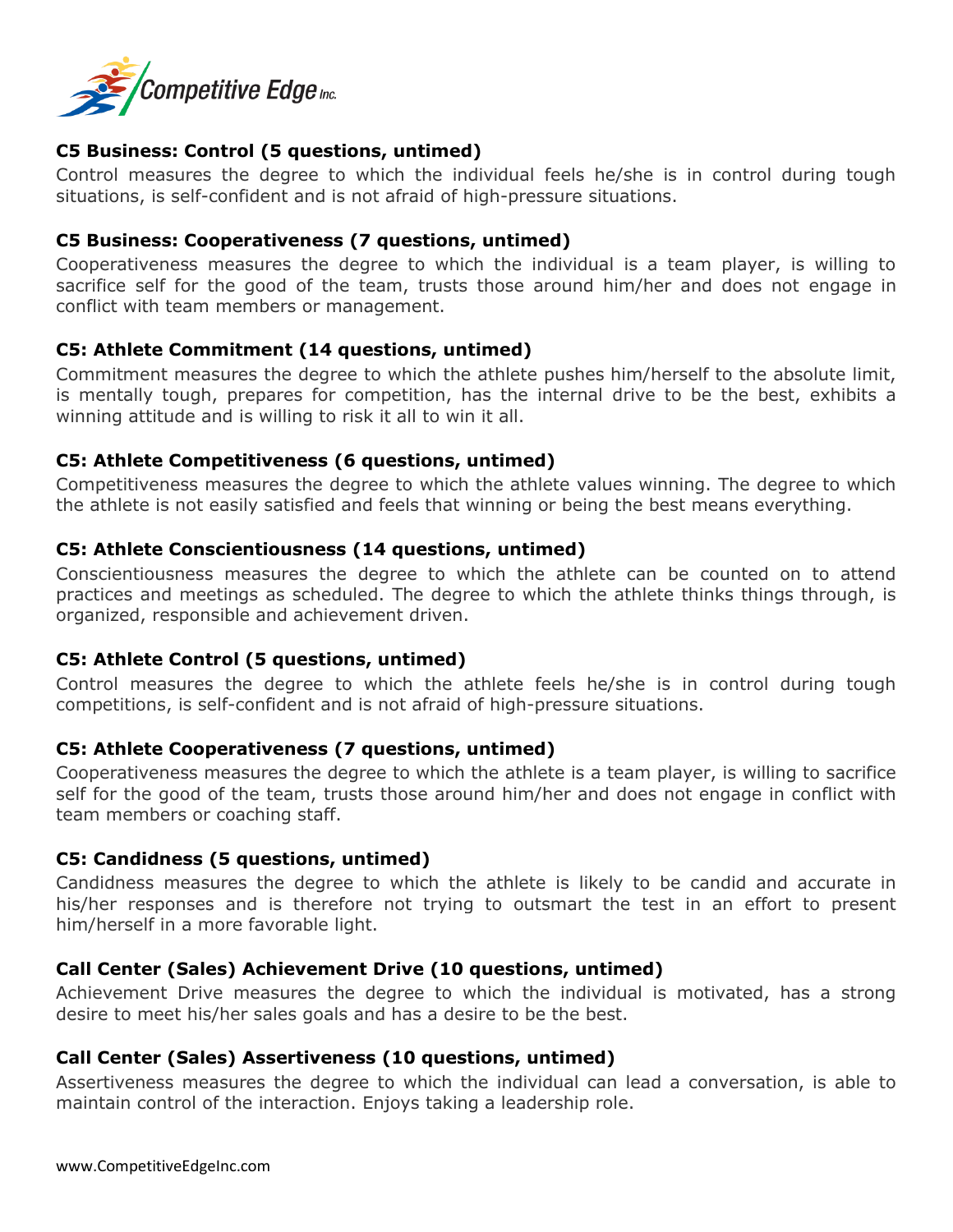

## **Call Center (Sales) Positive Attitude (10 questions, untimed)**

Positive Attitude measures the degree to which the individual has a positive outlook and can bounce back from negative outcomes quickly. Is open to change and is flexible.

## **Call Center (Sales) Reliability (10 questions, untimed)**

Reliability measures the degree to which the individual can be counted on to get the job done, is organized, punctual and dependable.

## **Call Center (Sales) Self Confidence (10 questions, untimed)**

Self Confidence measures the degree to which the individual believes in self, is not bothered by rejection and is confident in his/her decision making.

### **Call Center (Sales) Service Ability (10 questions, untimed)**

Service Ability measures the degree to which the individual is service oriented and enjoys socializing and helping others with a smile.

### **Call Center (Service) Customer Relations (10 questions, untimed)**

Customer Relations measures the degree to which the individual is friendly, people-oriented and exhibits excellent interpersonal skills when interacting with customers. This characteristic is important for all call center jobs that involve interacting with customers.

#### **Call Center (Service) Stress Management (10 questions, untimed)**

Stress Management measures the degree to which the individual is likely to demonstrate patience and calmness during times of conflict and pressure at work. This characteristic is appropriate for most call center jobs.

## **Call Center (Service) Team Player (8 questions, untimed)**

Team Player measures the degree to which the individual is likely to cooperate in all aspects of his/her work relationships including working in harmony with others to achieve a common goal. This characteristic is important for call center jobs requiring interaction and cooperation among coworkers.

#### **Call Center (Service) Willingness to Help (8 questions, untimed)**

Willingness to Help measures the degree to which the individual is service-oriented and is likely to go out of his/her way to help customers. This characteristic is important for all call centerrelated jobs that involve interacting with customers.

#### **Can-Do Attitude (2 available: 7 or 10 questions, untimed)**

Can-Do Attitude measures the degree to which the individual consistently approaches work duties and projects with a positive attitude. Is always optimistic. Seldom worries and always exhibits a positive demeanor.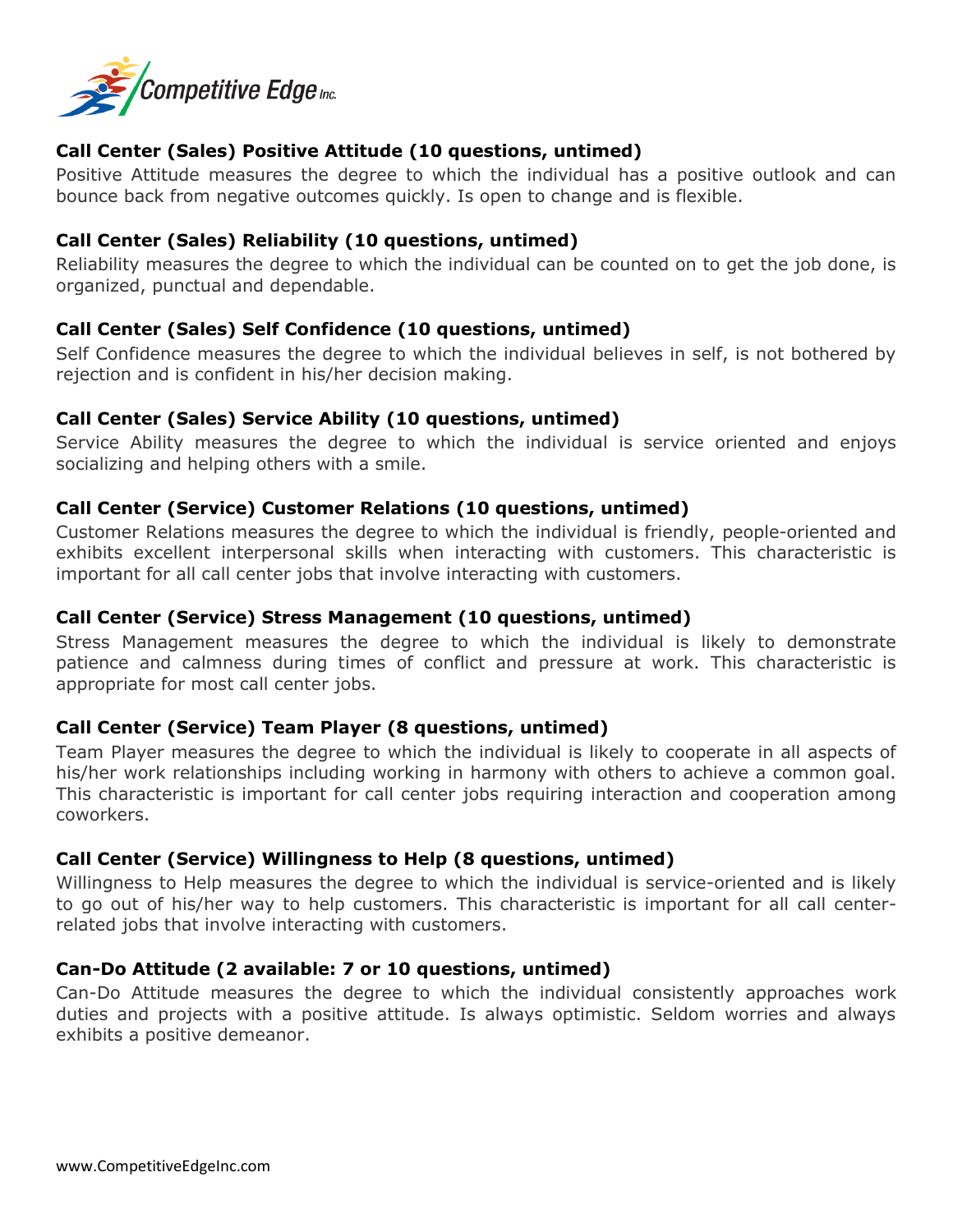

## **Candidness (5 questions, untimed)**

Candidness measures the degree to which the individual is likely to be candid and accurate in his/her responses and is therefore not trying to outsmart the test in an effort to present him/herself in a more favorable light. The results of this scale should be used as a "red flag" to make you aware that some candidates may be trying to "fake" the test. For example, if a candidate scores High on the behavioral scales in this assessment and he/she scores Low on Candidness, there is the chance that he was able to elevate his/her scores on the assessment by trying to make him/herself look good. High behavioral scale scores that are accompanied by Low Candidness scores warrants some additional follow-up during the interview or reference checks to confirm the candidate's behavioral scale scores are in line with his/her previous work history.

### **Conventional (10 questions, untimed)**

The Conventional environment requires working with numbers, comparing and/or proofing information, and the ability to use office equipment. It is generally a structured environment with specific tasks to be accomplished. It involves attention to detail and speed and accuracy when performing perceptual tasks. Examples of positions within this environment are secretaries, file clerks and bookkeepers. The Conventional scale measures the degree to which the candidate enjoys or has an interest in working in this environment.

### **Creativity (15 questions, untimed)**

Creativity measures the degree to which the individual is inventive and creative in their thoughts and ideas. This characteristic is important for jobs requiring innovative thinking (e.g., creative positions, marketing, product development and some management jobs).

#### **Customer Care (15 questions, untimed)**

Customer Care measures the degree to which the individual is friendly, service oriented and builds customer relationships. He/she is likely to go out of his/her way to assist customers.

#### **Drive (10 questions, untimed)**

The degree to which the individual is likely to be ambitious and driven to be the best.

#### **Drug Free Attitudes (15 questions, untimed)**

Drug Free Attitudes measures the degree to which the individual is likely to be free of illegal drug use related problems that will affect his/her work. This characteristic is important for most jobs, but especially those involving the use a machinery or equipment where the safety of the employee and coworkers could be at risk.

#### **ECP Elite Cognitive Profiles**

## **ECP V1 or V2 - Mathematical and Logical Reasoning (20 questions, 6 minutes)**

Mathematical and Logical Reasoning measures the degree to which the individual is likely to reason logically and to understand and solve basic to more complex mathematical, logical, and abstract problems. While research has shown that logical reasoning is important for most jobs, this ability is especially critical for jobs requiring analytical problem solving.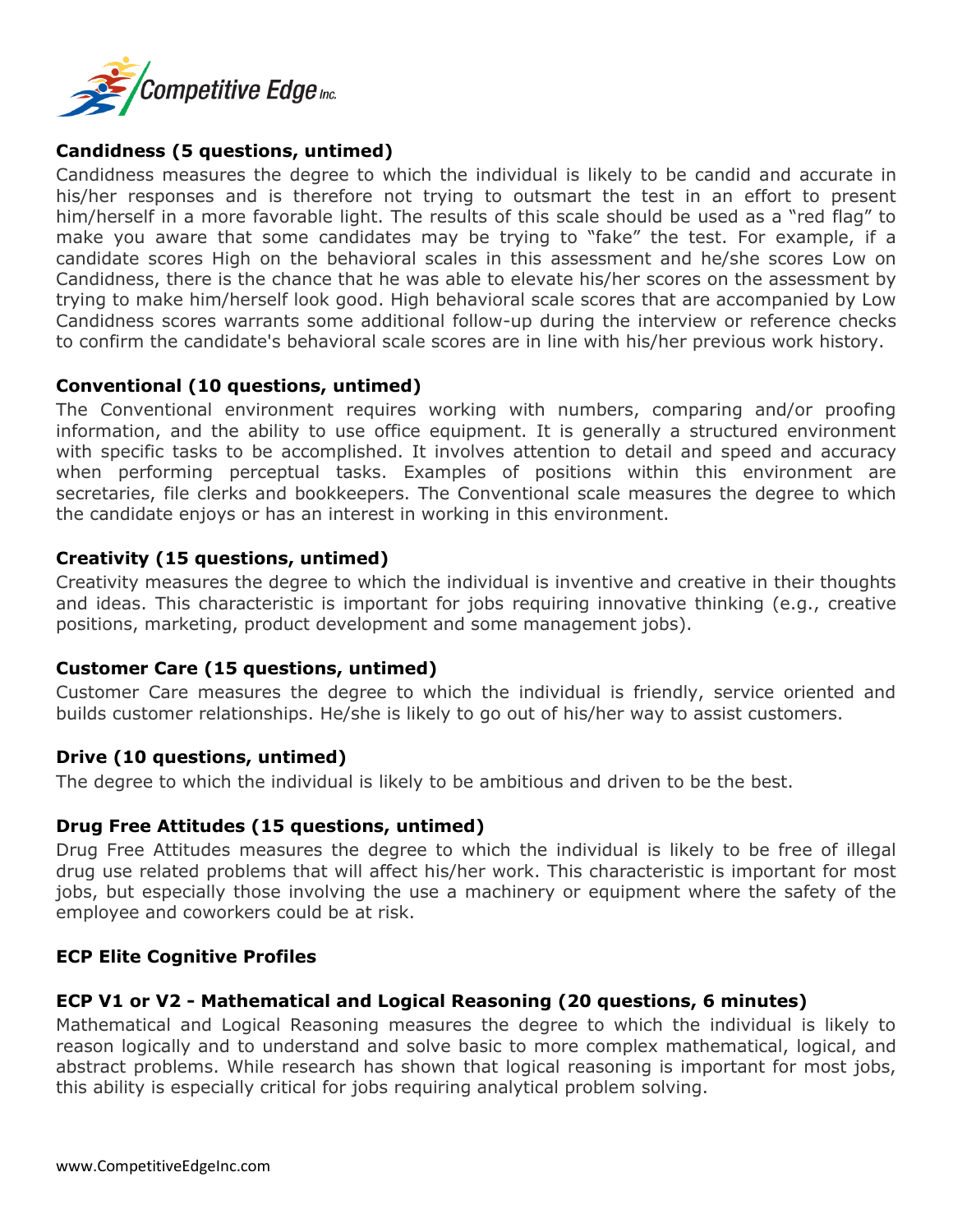

## **ECP V1 or V2 - Verbal Reasoning (20 questions, 6 minutes)**

Verbal Reasoning measures the degree to which the individual understands relationships among written or spoken words, which includes word comprehension and associations. This ability is especially important for jobs requiring quick and fluid thinking and jobs requiring that conclusions be drawn from moderate to complex verbal or written communications.

## **Energy (15 questions, untimed)**

Energy measures the degree to which an individual is likely to demonstrate energy, passion, and vitality throughout the workday. This characteristic is important for most fast-paced jobs and jobs involving multi-tasking.

## **Enterprising (10 questions, untimed)**

The Enterprising Environment requires coordinating the work of others to accomplish specific goals. Although interaction with others is required, it is generally to control, influence or dominate. This environment generally involves the hierarchical work structures that are usually associated with large organizations. Examples of occupations within this environment are sales and management positions. The Enterprising scale measures the degree to which the candidate enjoys or has an interest in working in this environment.

## **Extraversion (15 questions, untimed)**

Extraversion measures the degree to which the individual is likely to be outgoing, sociable, and assertive in his/her interactions. This characteristic is important for jobs requiring strong, outgoing personalities and strong social skills (e.g., sales, marketing, and some management jobs).

## **Flexibility (15 questions, untimed)**

Flexibility measures the degree to which the individual is likely to be able to adapt to change and is more open minded than stubborn. This characteristic is important for fast paced jobs where priorities often shift. It is also important for organizations that are in transition or are expecting changes that will affect work duties and responsibilities.

## **Go-Getter Attitude (10 questions, untimed)**

Go-Getter measures the degree to which the individual is dedicated, shows initiative, has a positive demeanor, and exhibits independence. This characteristic is important for jobs requiring independent work and a self-starter attitude.

## **Goal Focus (10 questions, untimed)**

The degree to which the individual is able to focus on long-term goals regardless of distractions or obstacles that may be encountered.

## **Good Citizen (10 questions, untimed)**

Good Citizen measures the degree to which the individual is likely to follow company policies and adhere to rules and procedures established by management.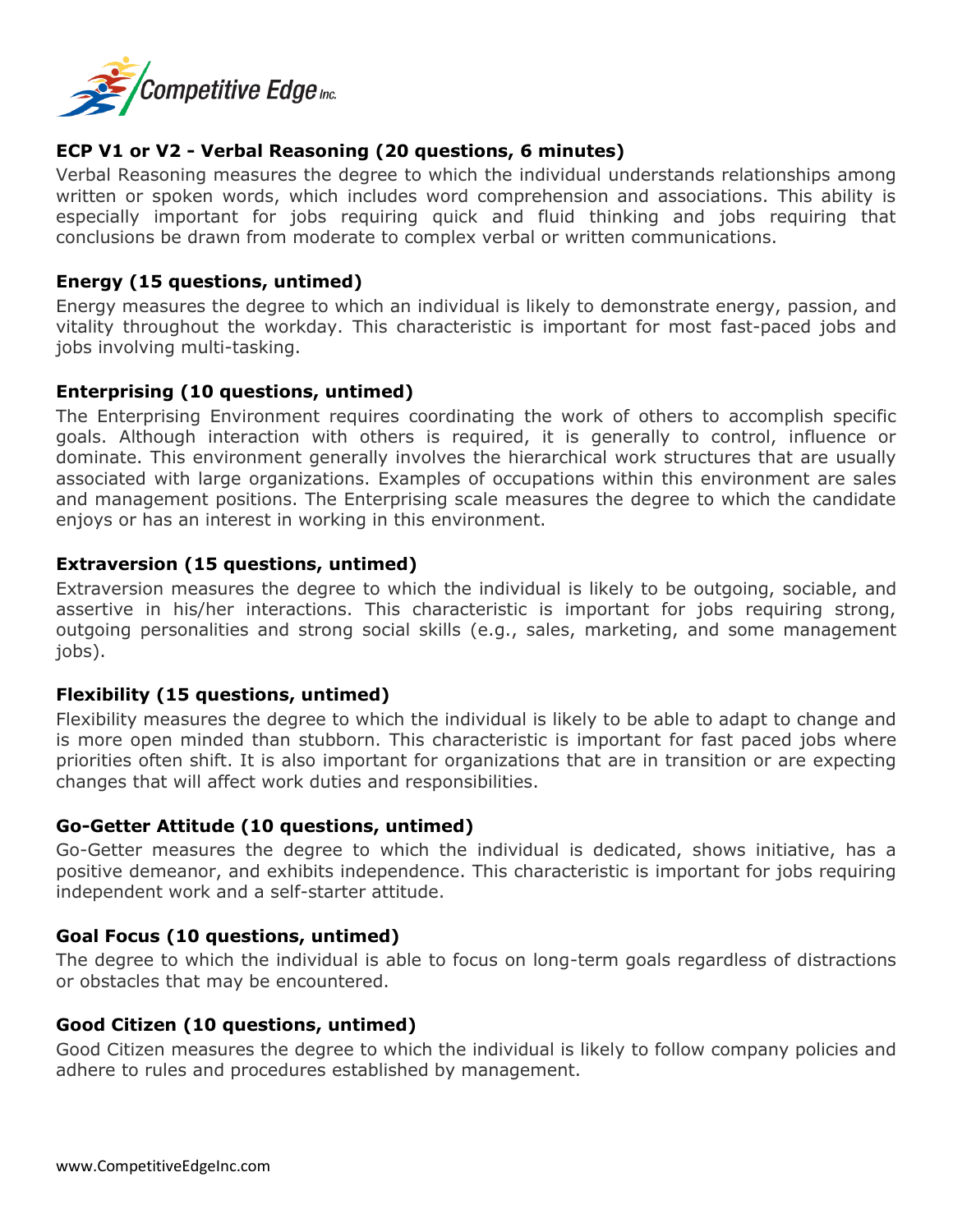

## **Healthcare – Compassion (10 questions, untimed)**

Compassion measures the degree to which the individual is caring and is likely to go out of his/her way to assist patients. This characteristic is important for all healthcare-related jobs.

### **Healthcare - Patient Relations (10 questions, untimed)**

Patient Relations measures the degree to which the individual is friendly, people-oriented and exhibits excellent interpersonal skills when interacting with patients. This characteristic is important for all healthcare-related jobs.

### **Healthcare - Stress Tolerance (10 questions, untimed)**

Stress Tolerance measures the degree to which the individual is likely to demonstrate patience and calmness during times of conflict and pressure at work. This characteristic is appropriate for most jobs within healthcare.

### **Healthcare - Team Player (10 questions, untimed)**

Team Player measures the degree to which the individual is likely to cooperate in all aspects of his/her work relationships including working in harmony with others to achieve a common goal. This characteristic is important for healthcare jobs requiring interaction and cooperation among coworkers.

### **Helping Disposition (15 questions, untimed)**

Helping Disposition measures the degree to which an individual is friendly and is likely to go out of his/her way to assist or help customers and/or co-workers. This characteristic is important for most, if not all, jobs.

#### **Influence (5 questions, untimed)**

Influence measures the degree to which the individual enjoys the art of persuasion and has the ability to influence and lead others.

#### **Inspection (15 questions, 4 minutes)**

The Inspection score measures the degree to which an individual can quickly and accurately find errors, defects, and/or dissimilarities when comparing two or more objects. This ability is important for most jobs that require inspecting products for errors and/or jobs requiring attention to small visual details.

## **Interpersonal Skills (10 questions, untimed)**

Interpersonal Skills measures the degree to which the individual is friendly, people-oriented and exhibits excellent interpersonal skills. This characteristic is important for all jobs that involve interacting with customers.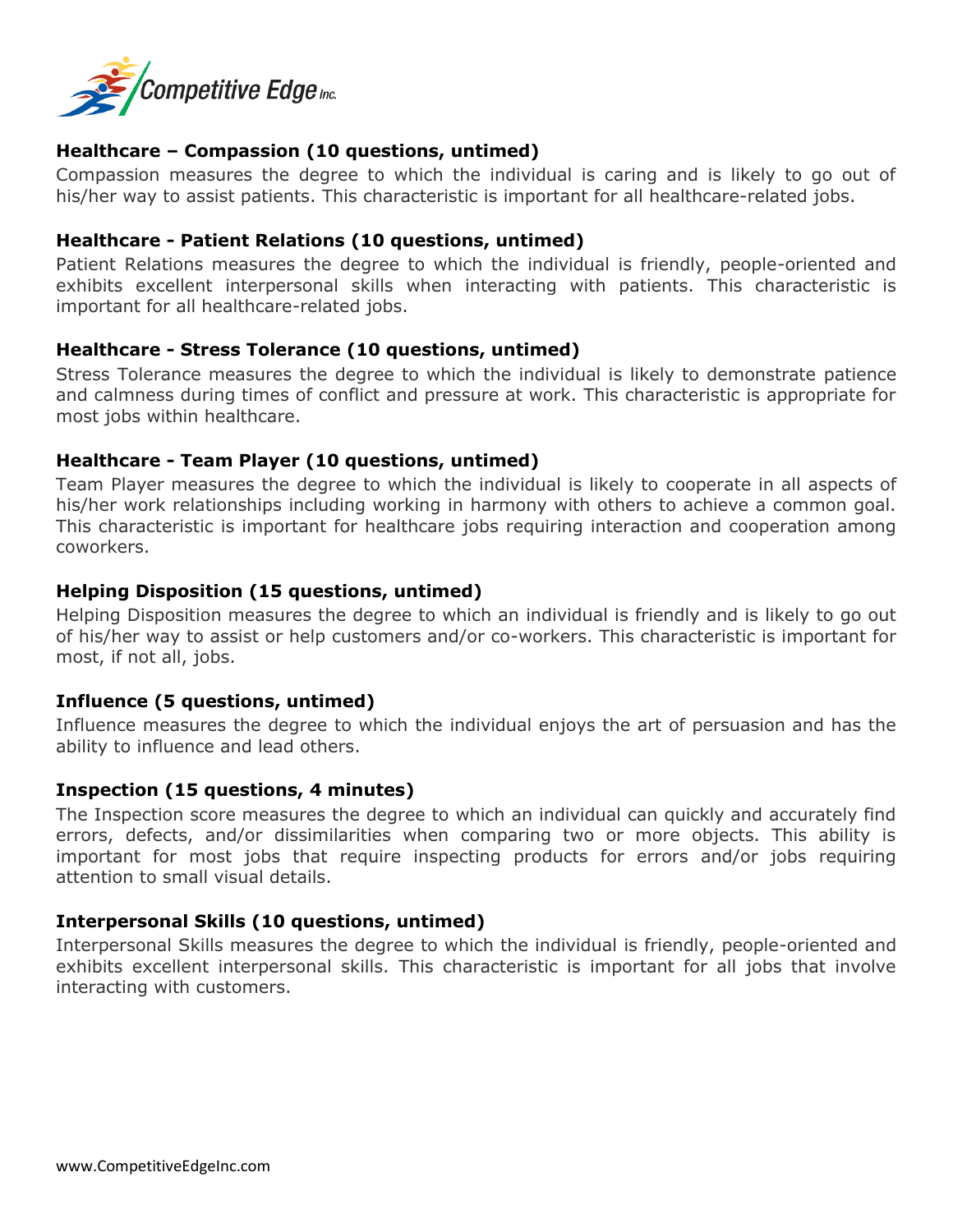

## **Investigative (10 questions, untimed)**

The Investigative environment includes most scientific professions (e.g., physicians, biologists, laboratory technicians, researchers). These occupations require analytical and problem-solving skills. They also require a hunger for knowledge. The emphasis is on ideas rather than people. Proficiency in mathematics and statistics is usually required. Intellectual skills in this occupational group are very important for job success. The Investigative scale measures the degree to which the candidate enjoys or has an interest in working in this environment.

### **Kindness (10 questions, untimed)**

Kindness measures the degree to which the individual is caring, empathetic and generous towards others.

#### **Language Skills (2 available: 20 questions, 5 or 10 minutes)**

Language Skills measures the degree to which the individual can quickly and accurately identify errors in word usage, punctuation, spelling, and capitalization. This ability is important for most jobs requiring written communication.

## **Leadership (2 available: 7 or 15 questions, untimed)**

Leadership measures the degree to which the individual has the necessary interest, ability, and disposition necessary to perform in a leadership capacity. Leadership is important for jobs that require the management of others and/or the coordination of the work of others to accomplish the organization's goals. Supervisors, managers and team or group leaders need leadership characteristics to be successful.

#### **Light Industrial Math (20 questions, 11 minutes)**

Light Industrial Math measures the degree to which this individual has the ability to learn quickly, problem solve and understand basic mathematical concepts. This ability is appropriate for most, if not all, jobs.

#### **MAT Mechanical Aptitude Test Suite**

#### **MAT: Electrical (5 questions, untimed)**

The degree to which the individual has knowledge of basic electrical concepts.

#### **MAT: Measurement (5 questions, untimed)**

The degree to which the individual has knowledge of basic measurement and mathematical concepts.

#### **MAT: Mechanical Movement (5 questions, untimed)**

The degree to which the individual can conceptualize how moving one object might affect another.

#### **MAT: Physical Properties (5 questions, untimed)**

The degree to which the individual has a basic understanding of how varying weight distribution affects effort and safety.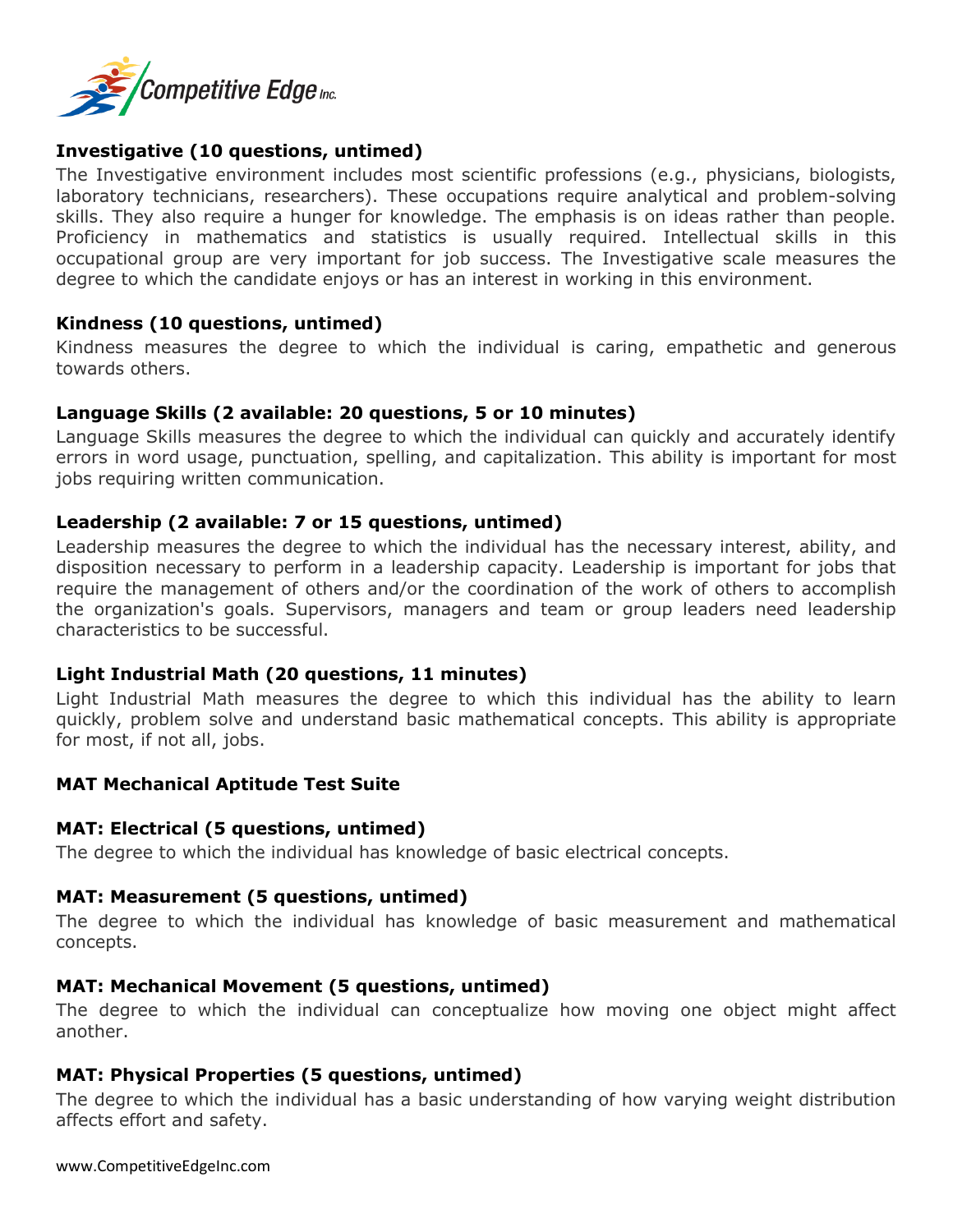

## **MAT: Spatial Reasoning (5 questions, untimed)**

The degree to which the individual is able to mentally manipulate various objects in order to determine how they might best be assembled or how they might best fit together.

## **MAT: Tools (5 questions, untimed)**

The degree to which the individual has basic knowledge of common tools.

## **Math Skills or Math Skills (SA) (20 questions, 10 minutes)**

Math Skills measures a basic understanding of mathematical computation and concepts (e.g., making change, calculating percentages, applying discounts, basic addition, subtraction, division, and multiplication). The ability to solve these types of problems has also been related to speed of learning and general problem-solving skills. This test is appropriate for jobs requiring knowledge of basic math functions (e.g., cashiers, tellers, basic accounting, payroll, etc.).

### **Non-Violent Attitudes (15 questions, untimed)**

Non-Violent Attitudes measures the degree to which the individual is likely to respect others and not engage in aggressive workplace behaviors such as intentionally damaging company property or resorting to physical or verbal threats.

### **OCEAN – Agreeableness (10 questions, untimed)**

The degree to which the individual is eager to help others, is sympathetic, and believes that others will do the same. Low scores indicate a willingness to fight for one's own interests, skepticism, and a critical nature.

#### **OCEAN – Conscientiousness (10 questions, untimed)**

The degree to which the individual is strong willed, acts with purpose and determination. Is precise, punctual, and reliable. Very high scores may be associated with being a workaholic, and overly neat. Low scores are associated with being less organized, less exacting in their work and more relaxed in working towards their goals.

## **OCEAN – Extraversion (10 questions, untimed)**

The degree to which the individual is sociable, likes people, and enjoys large gatherings. Tends to be assertive, talkative, active, and cheerful. Low scores indicate someone who is reserved, independent, even paced.

## **OCEAN – Non-Negativity (10 questions, untimed)**

The degree to which the individual is emotionally stable, calm, can manage stress and has a positive outlook. Low scores indicate less ability to control impulses, worrying behaviors and a pessimistic outlook.

#### **OCEAN – Openness (10 questions, untimed)**

The degree to which the individual is curious, willing to try new things, is a creative thinker. Low scores indicate conventional behavior, a conservative outlook, and a preference for the familiar.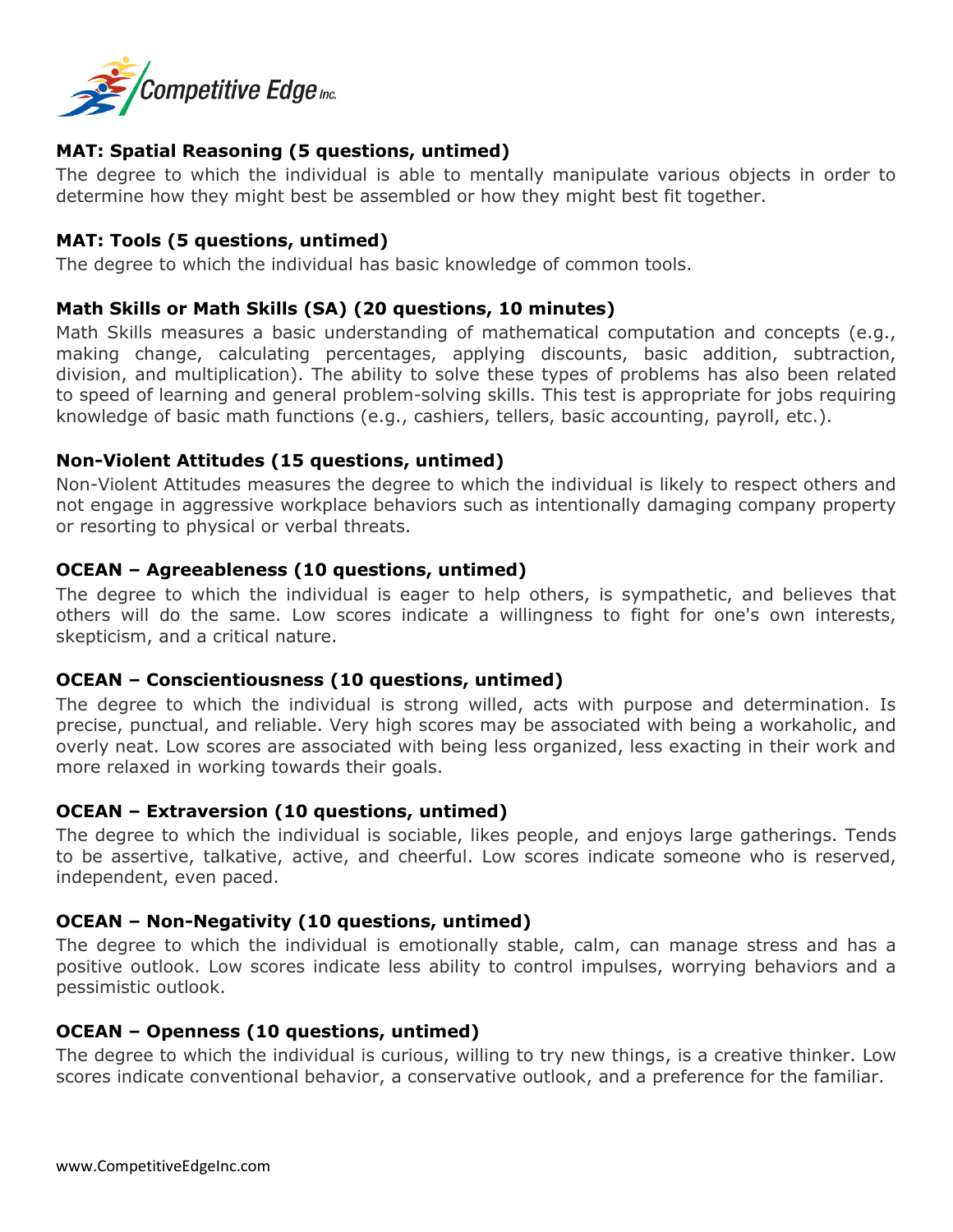

## **Organization (8 questions, untimed)**

Organization measures the degree to which the individual is organized, structured and thoughtful about his/her work.

### **PAP Positive Attitude Profile Suite**

#### **PAP: Dedication (7 questions, untimed)**

Dedication measures the degree to which the individual is a hard worker. Takes pride in the quality of his/her work and believes that hard work leads to success.

#### **PAP: Initiative (9 questions, untimed)**

Initiative measures the degree to which the individual attempts to solve problems instead of avoiding them. Is not afraid to be the first to try something new. Always looks for ways to better self. Actively participates in work projects or meetings instead of sitting back and watching.

#### **PAP: Open Mindedness (10 questions, untimed)**

Open Mindedness measures the degree to which the individual is willing to learn from others and from his/her own mistakes. Is not stubborn. Listens to the needs and advice of others. Is open to new ideas and concepts.

#### **PAP: Optimism (14 questions, untimed)**

Optimism measures the degree to which the individual consistently approaches work duties and projects with a positive attitude. Is always optimistic. Seldom worries and always exhibits a positive demeanor.

#### **Patience (5 questions, untimed)**

The degree to which the individual remains calm and demonstrates patience when dealing with potentially frustrating situations.

#### **Planning (12 questions, untimed)**

Planning measures the degree to which the individual establishes schedules, routines and plans ahead rather than working in a more spontaneous manner.

## **Problem Solving Interest (2 available 7 or 15 questions, untimed)**

Problem Solving Interest measures the degree to which the individual enjoys working on mentally challenging tasks, enjoys problem solving and utilizes creative thinking when engaged in problem solving activities. Some examples of jobs where this ability would be appropriate would be jobs in product development, marketing, or research-oriented jobs. Also, jobs that require coming up with enhancements to current processes and procedures.

#### **Reading Comprehension (10 questions, 6 minutes)**

Reading Comprehension measures the degree to which this individual has the ability to quickly read and comprehend written information. This ability is appropriate for most jobs.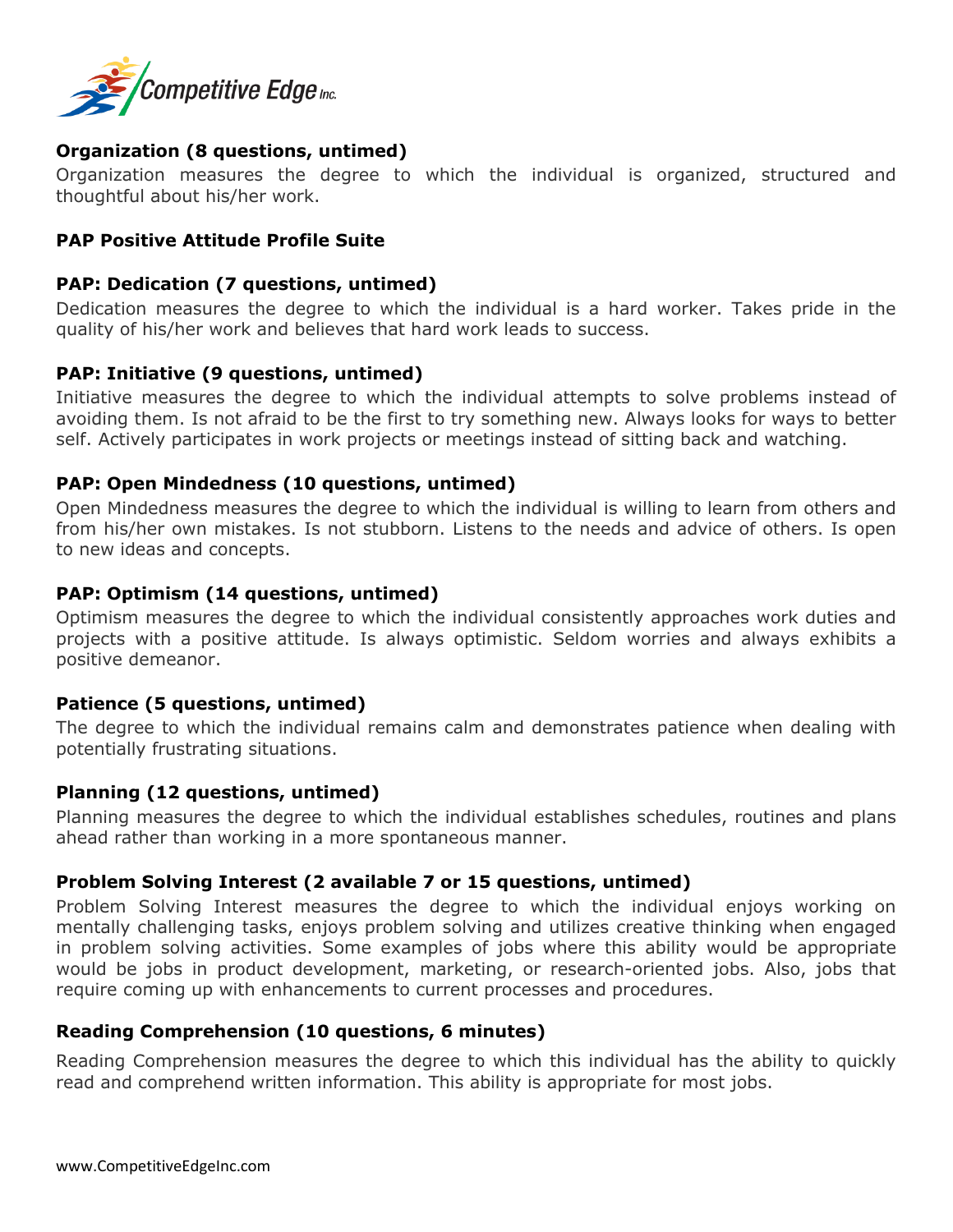

## **Realistic (10 questions, untimed)**

The Realistic environment generally requires manual or physical activities. Jobs within this environment require the use of tools, equipment, or machines. They generally involve working with things rather than people. These occupations require mechanical and/or technical skills and may require working outdoors. This occupation group usually encompasses blue-collar jobs. The Realistic scale measures the degree to which the candidate enjoys or has an interest in working in this environment.

### **Reasoning (20 questions, 8 minutes)**

Reasoning measures the degree to which this individual has the ability to learn quickly, solve problems, and understand basic mathematical concepts. This ability is appropriate for most jobs.

### **Relationship Management (10 questions, untimed)**

Relationship Management measures the degree to which the individual is likely to manage people relationships effectively. The degree to which he/she is team oriented and collaborative in all aspects of his/her relationships, including working cooperatively with coworkers and customers.

## **Reliability (15 questions, untimed)**

Reliability measures the degree to which the individual is likely to be dependable, hardworking, and conscientious about the quality of his/her work.

## **Responsibility (15 questions, untimed)**

Responsibility measures the degree to which the individual is likely to be dependable, stable, takes responsibility for his/her actions and as a result, is not likely to have attendance problems. This characteristic is appropriate for all jobs.

#### **Rules Compliance (15 questions, untimed)**

Rules Compliance measures the degree to which the individual is likely to follow company policies and adhere to rules and procedures established by management. This characteristic is appropriate for most, if not all jobs, with special emphasis on jobs requiring much trust (e.g., bank teller, cashier) and positions of authority (security guards, police officers).

## **Safety (15 questions, untimed)**

Safety measures the degree to which the individual is likely to follow company safety rules and procedures and is cautious and vigilant about avoiding workplace accidents. These characteristics are appropriate for jobs that involve the use of equipment (e.g., tools, forklifts, machinery), including jobs in warehouse, production, assembly, and light industrial settings.

## **Self-Confidence (2 available 7 or 15 questions, untimed)**

Self-Confidence measures the degree to which the individual is likely to be self-assured, is not overly affected by what others think of him/her and is confident in his/her decisions and actions. This characteristic is important for jobs that require independent thought, a self-starter attitude, sales, and management.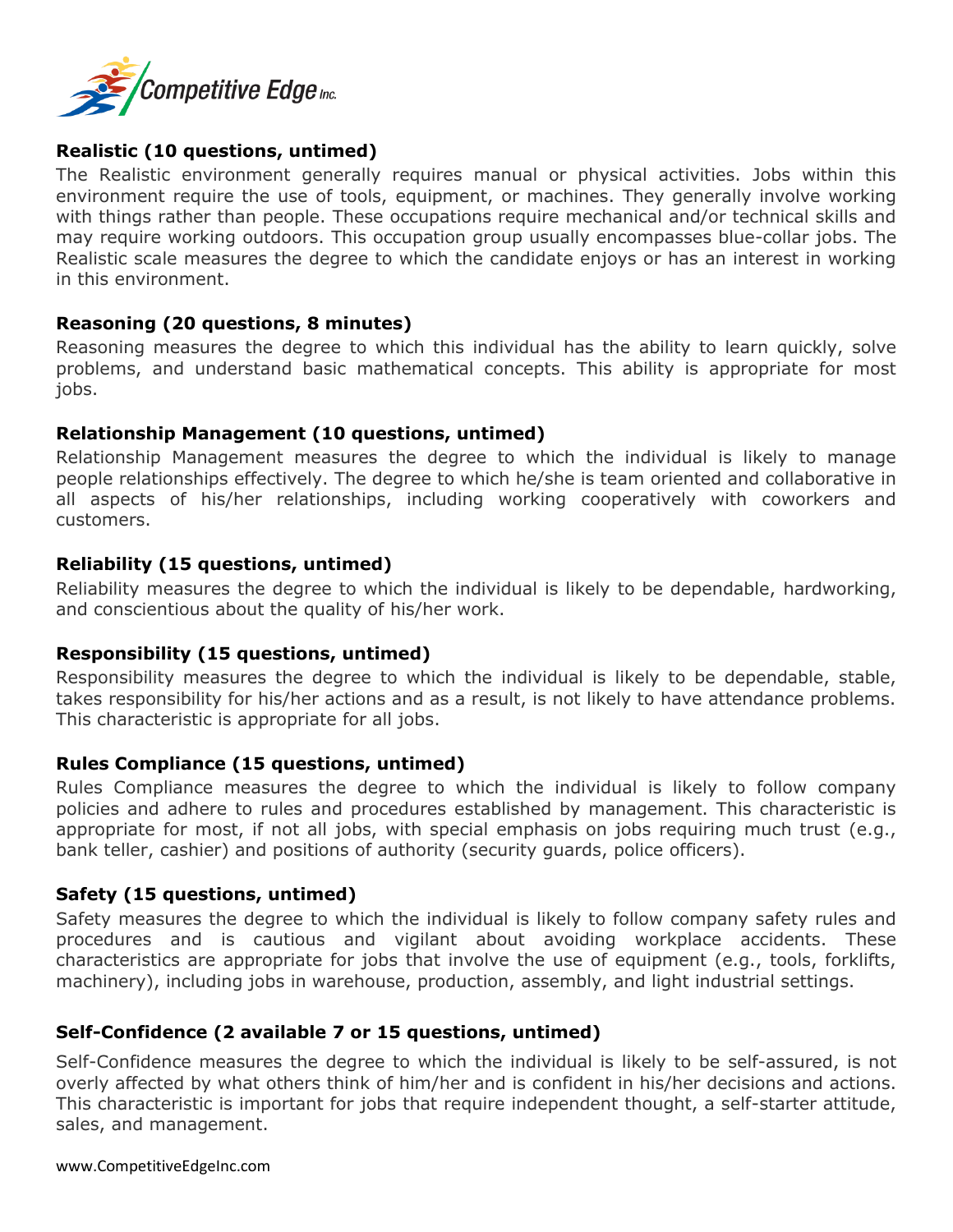

## **Self-Control (2 available 7 or 10 questions, untimed)**

Self-Control measures the degree to which the individual remains calm and in control during stressful, high pressure situations.

### **Self-Awareness (10 questions, untimed)**

Self-Awareness measures the degree to which the individual is self-confident and feels secure of self. The degree to which he/she uses this demeanor to remain calm and cool under pressure.

### **Self-Management (10 questions, untimed)**

Self-Management measures the degree to which the individual manages self properly. The degree to which he/she is likely to be hardworking, reliable, organized and plans ahead.

#### **Service (10 questions, untimed)**

Service measures the degree to which the individual is service-oriented and is likely to go out of his/her way to help customers. This characteristic is important for all jobs that require providing excellent customer service.

### **SJT - Situational Judgment Test Suite**

### **Helpline SJT Service: Conscientiousness (5 questions, untimed)**

Conscientiousness measures the degree to which the candidate thinks things through, is organized and reliable. The degree to which he/she is able to make decisions based on careful thought rather than impulse.

#### **Helpline SJT Service: Interpersonal Skills (7 questions, untimed)**

Interpersonal Skills measures the degree to which the candidate is friendly, people-oriented and exhibits excellent interpersonal skills when interacting with others.

#### **Helpline SJT Service: Listening Skills (8 questions, untimed)**

Listening Skills measures the degree to which the candidate focuses on the needs of the customer during interactions. The degree to which he/she listens carefully to the individual's needs and attempts to fulfill those needs.

## **Helpline SJT Service: Service-Orientation (6 questions, untimed)**

Service Orientation measures the degree to which the candidate is customer focused and is likely to go out of his/her way to help the customer. The ability to remain service-oriented even during difficult customer situations.

## **SJT: Sales – Customer Focus (10 questions, untimed)**

Customer Focus measures the degree to which the individual puts the customer's needs ahead of his/her own needs. The degree to which he/she is customer service-oriented and enjoys interacting with customers.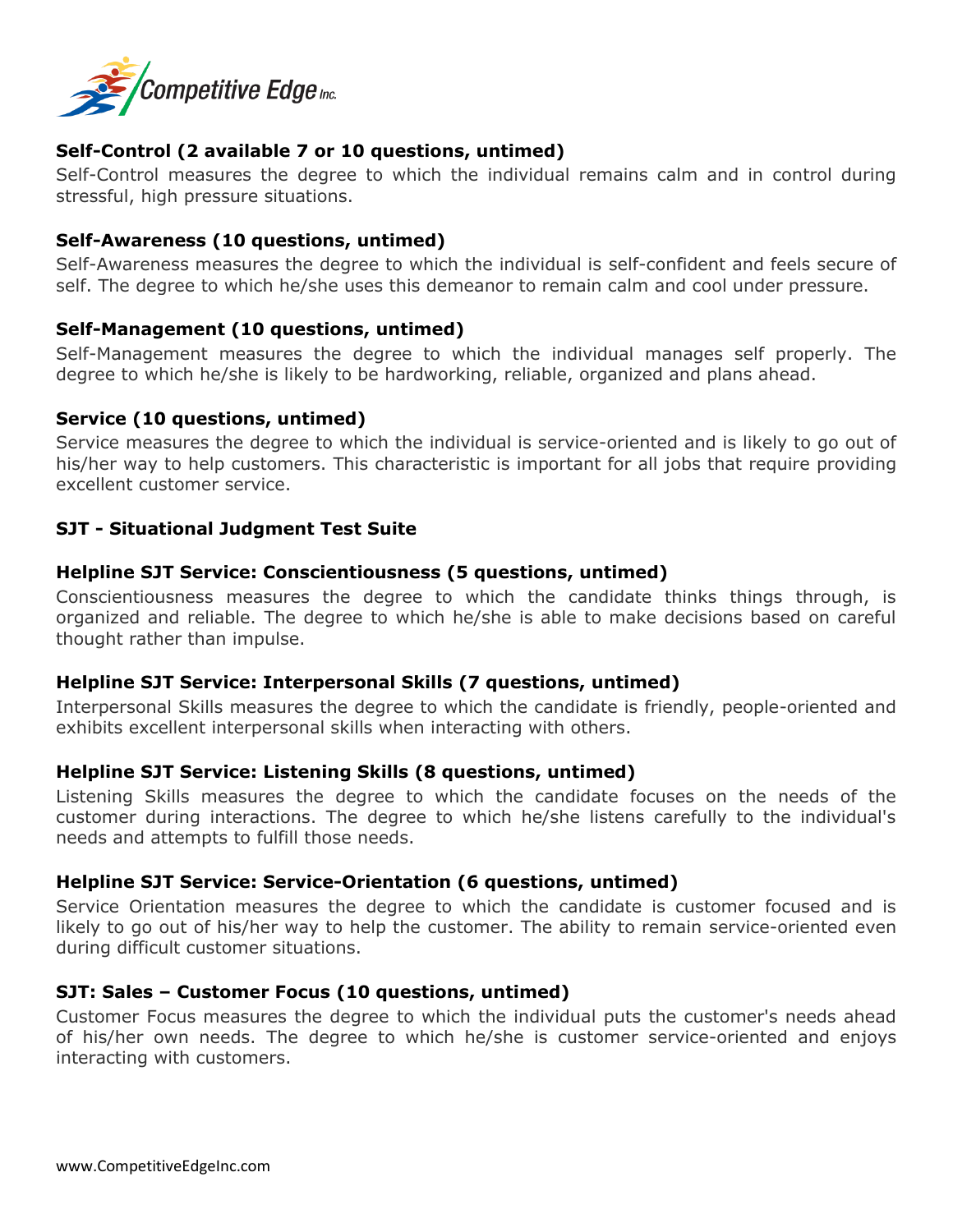

## **SJT: Sales – Drive and Persistence (6 questions, untimed)**

Drive and Persistence measures the degree to which the individual is motivated to overcome resistance during his/he sales efforts. The degree to which he/she is driven to perform and strives to be the best.

## **SJT: Sales – Listening Skills (9 questions, untimed)**

Listening Skills measures the degree to which the individual is open to learning new experiences. The degree to which he/she listens to the needs of others and uses listening skills to guide sales strategies.

## **SJT: Sales – Sales Strategies (5 questions, untimed)**

Sales Strategies measures the degree to which the individual engages in appropriate salesoriented behaviors throughout the sales process. For example, establishes realistic expectations, stays organized, addresses prospect concerns, and keeps appointments organized.

## **SJT: Supervisor – Communication (6 questions, untimed)**

The degree to which the candidate values communication with his/her employees. The degree to which he/she takes the initiative to communicate important matters to his/her staff and is sympathetic to their needs.

## **SJT: Supervisor – Conscientiousness (9 questions, untimed)**

The degree to which the candidate is organized, hardworking, and dependable. The degree to which he/she thinks things through rather than making decisions based on impulse.

## **SJT: Supervisor – Motivation (6 questions, untimed)**

The degree to which the candidate uses effective motivation strategies with his/her staff. The degree to which the candidate values and utilizes praise and reinforcement as motivators for top performance.

## **SJT: Supervisor – Team Orientation (9 questions, untimed)**

The degree to which the candidate is able to instill a team spirit among staff members. The degree to which he/she is able to get along with all staff members, is easy-going and flexible.

## **SJT: Management – Communication (8 questions, untimed)**

Communication measures the degree to which the individual communicates effectively with staff and coworkers. The degree to which he/she actively listens and expresses ideas and concepts clearly and as necessary.

## **SJT: Management – Decision Making (5 questions, untimed)**

Decision Making measures the degree to which the individual makes decisions based on facts and not on impulse. The degree to which he/she is fair and just in his/her decision-making process.

## **SJT: Management – Delegation (5 questions, untimed)**

www.CompetitiveEdgeInc.com Delegation measures the degree to which the individual delegates work projects as appropriate. The degree to which he/she lets staff perform independently without unnecessary supervision.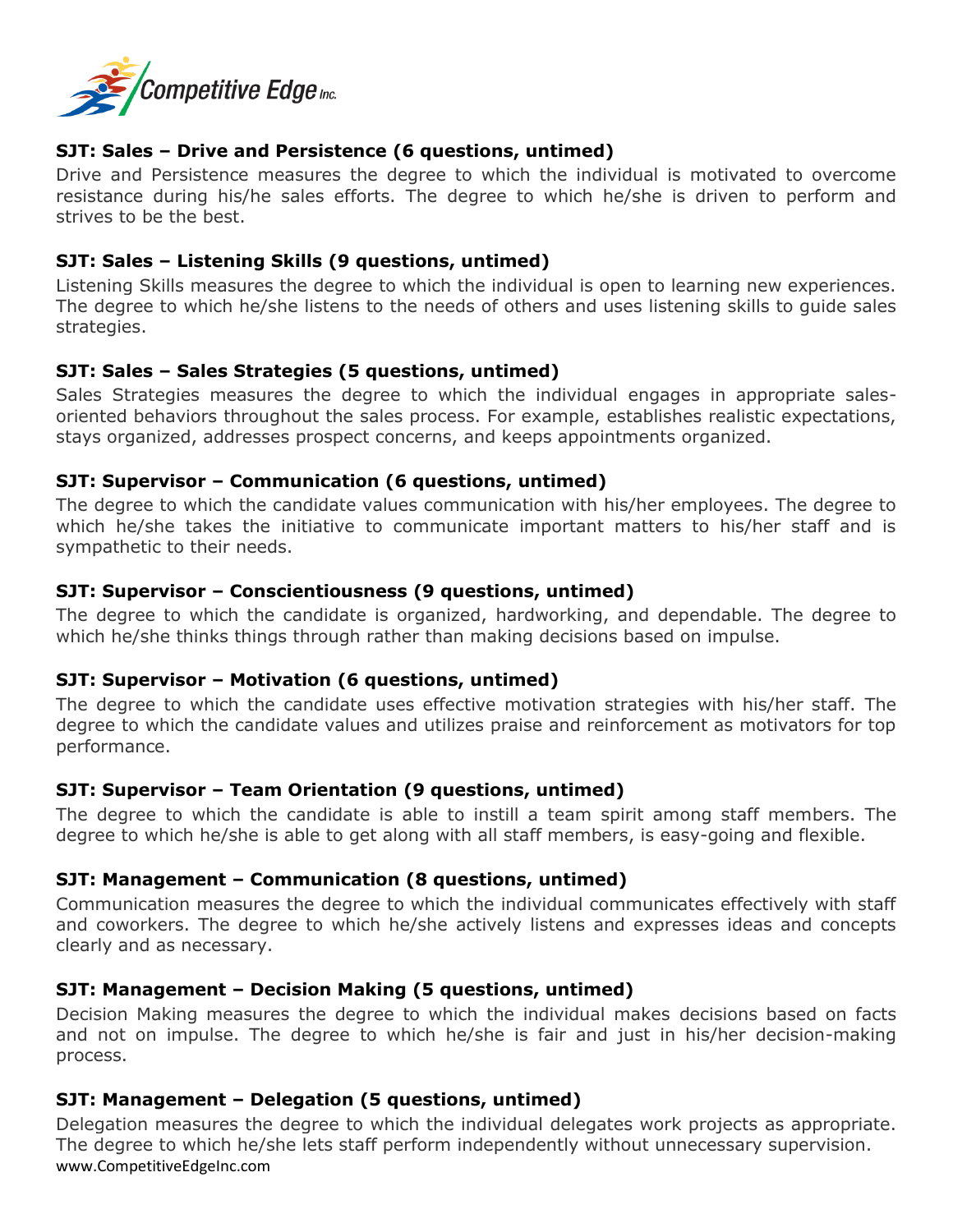

## **SJT: Management – Employee Relations (12 questions, untimed)**

Employee Relations measures the degree to which the individual promotes positive working relationships with staff and handles employee issues responsibly and effectively while gaining employee trust and respect.

### **SJT: Service – Conscientiousness (7 questions, untimed)**

Conscientiousness measures the degree to which the candidate thinks things through, is organized and reliable. The degree to which he/she is able to make decisions based on careful thought rather than impulse.

### **SJT: Service – Interpersonal Skills (7 questions, untimed)**

Interpersonal Skills measures the degree to which the candidate is friendly, people-oriented and exhibits excellent interpersonal skills when interacting with others.

#### **SJT: Service – Listening Skills (8 questions, untimed)**

Listening Skills measures the degree to which the candidate focuses on the needs of the customer during interactions. The degree to which he/she listens carefully to the individual's needs and attempts to fulfill those needs.

### **SJT: Service – Service Orientation (8 questions, untimed)**

Service Orientation measures the degree to which the candidate is customer focused and is likely to go out of his/her way to help the customer. The ability to remain service-oriented even during difficult customer situations.

#### **SJT: Team – Confidence (7 questions, untimed)**

Confidence measures the degree to which the candidate, although engaged in team interactions, is likely to be self-assured, is not overly affected by what others think of him/her, and is confident in his/her decisions and actions.

## **SJT: Team – Flexibility (7 questions, untimed)**

Flexibility measures the degree to which the candidate is likely to be flexible and open to change. The degree to which he/she is more open-minded than stubborn making it possible to compromise when appropriate.

## **SJT: Team – Team Spirit (10 questions, untimed)**

Team Spirit measures the degree to which the candidate is likely to be a team player and cooperate in all aspects of his/her work relationships, including working in harmony with others to achieve a common goal.

#### **SJT: Team – Trust (6 questions, untimed)**

Trust measures the degree to which the candidate is likely to be trusting of others. The degree to which he/she is likely to build close, trusting relationships with coworkers.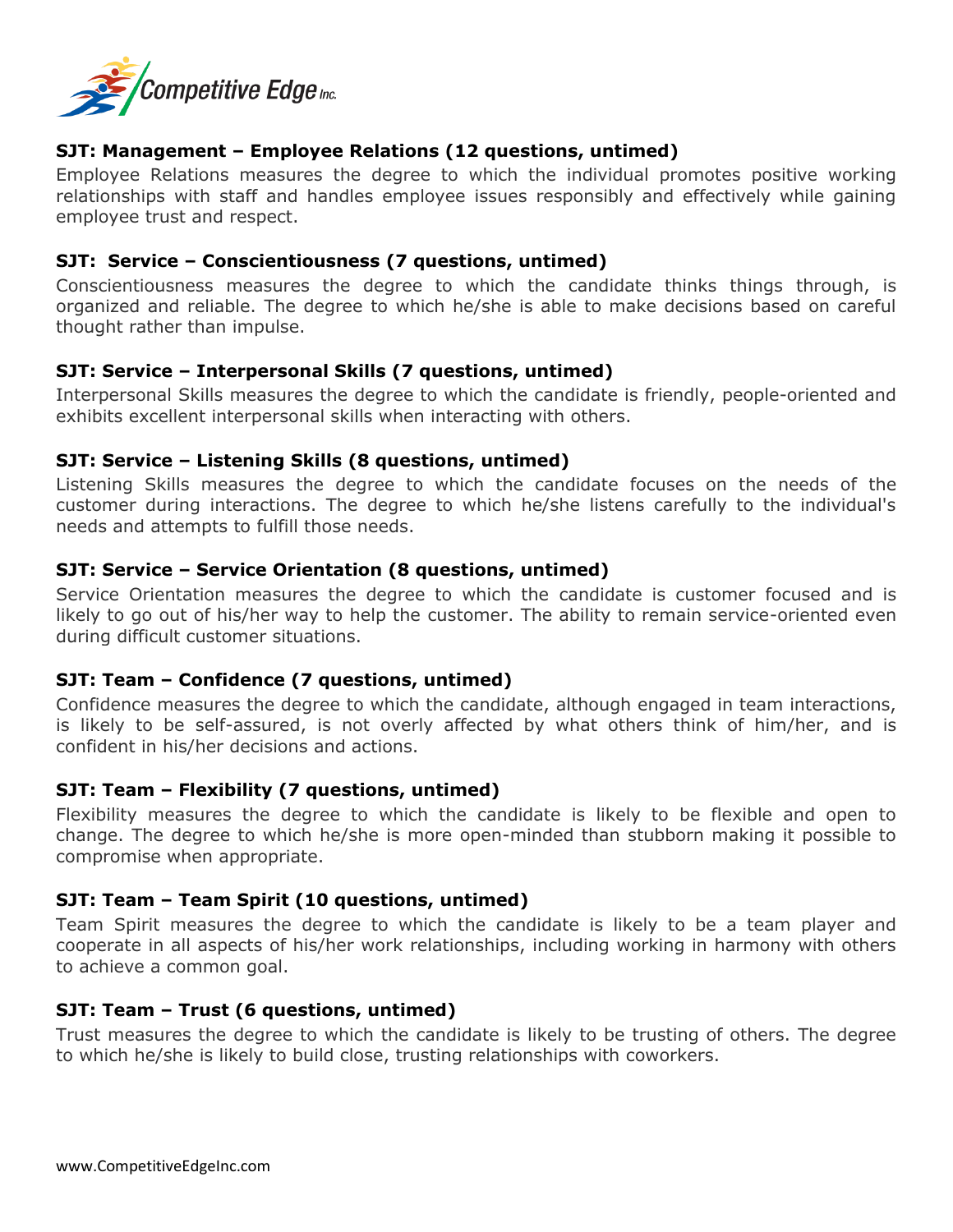

### **Social (10 questions, untimed)**

The Social environment requires interaction with people as opposed to things. This environment generally involves helping, teaching, or providing service to others. This environment is one of warmth and nurturance. Schools, hospitals, and charity organizations are examples of social environments. The Social scale measures the degree to which the candidate enjoys or has an interest in working in this environment.

#### **Social Awareness (10 questions, untimed)**

Social Awareness measures the degree to which the individual is caring, empathetic and is service oriented.

#### **Spatial Reasoning (15 questions, 10 minutes)**

Spatial Reasoning measures the degree to which the individual is able to mentally manipulate various objects in order to determine how they might best be assembled or how they might best fit together.

#### **Stress Management (15 questions, untimed)**

Stress Management measures the degree to which the individual is likely to demonstrate patience and stress tolerance during challenging work-related situations. This characteristic is appropriate for jobs requiring interactions with customers, multitasking and jobs in fast paced organizations.

#### **Supervision (15 questions, untimed)**

Supervision measures the degree to which the individual has the ability and disposition to motivate others, relate well to employees, create a sense of unity among staff, and maintain high levels of employee satisfaction. Supervision skills are important for jobs that require overseeing and managing others.

#### **Tables (2 available, 20 questions, 10 or 20 minutes)**

Tables measures the degree to which the individual can quickly and accurately refer to information presented in the form of a table and answer questions related to that information. This characteristic is appropriate for jobs requiring looking up information on computer screens, spreadsheets, or charts. Most clerical jobs require some degree of this ability.

#### **Team Care (10 questions, untimed)**

Team Care measures the degree to which the individual is likely to be flexible and compromising in all aspects of his/her work relationships, including working cooperatively with coworkers and customers.

#### **Team Player (15 questions, untimed)**

Team Player measures the degree to which the individual is likely to cooperate in all aspects of his/her work relationships including working in harmony with others to achieve a common goal. This characteristic is important for jobs requiring interaction and cooperation among coworkers.